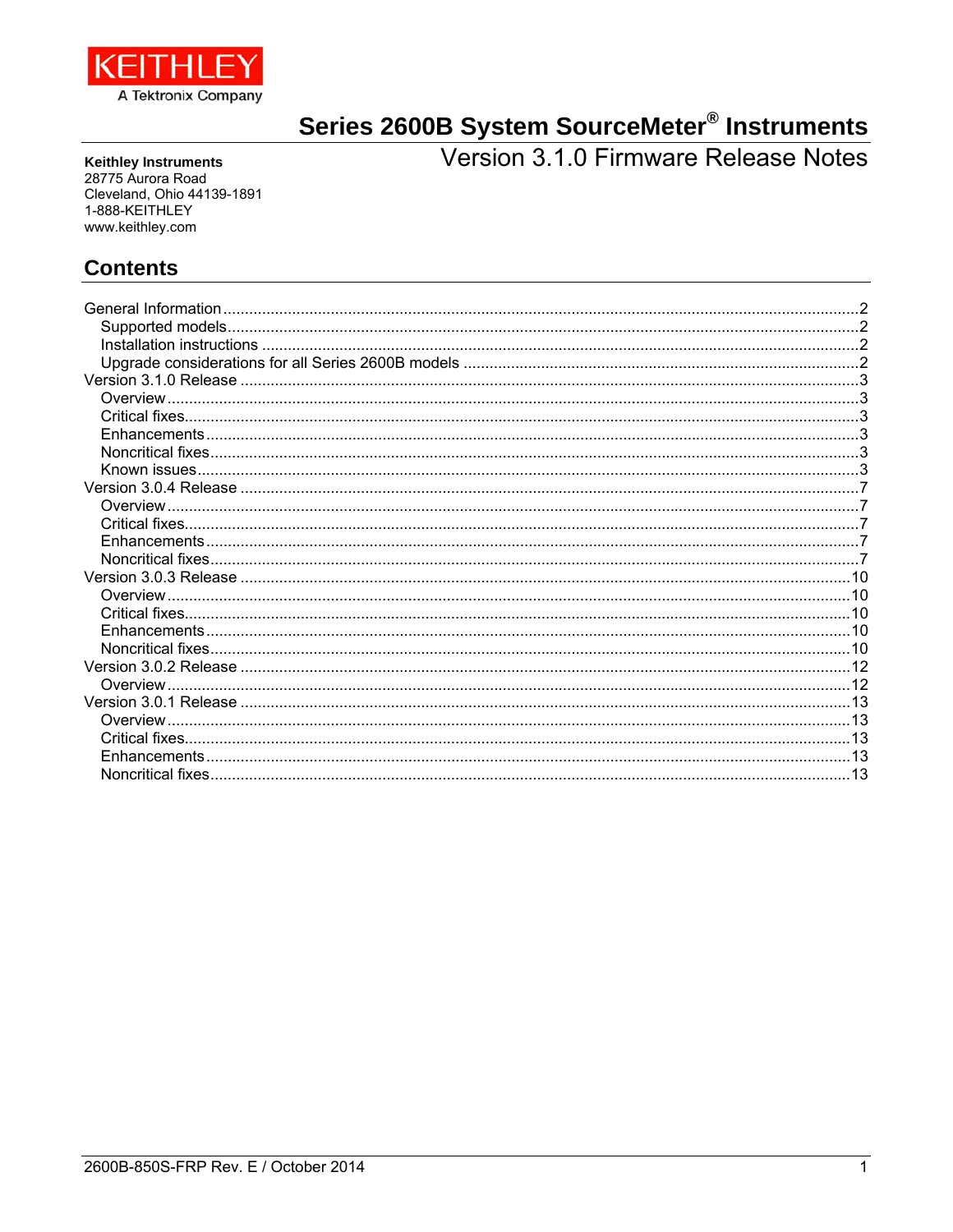# **General Information**

# **Supported models**

*CAUTION* Do not install this firmware on Series 2600 (Models 2601, 2602, 2611, 2612, 2635, 2636), Series 2600A (Models 2601A, 2602A, 2611A, 2612A, 2635A, 2636A), or Series 2650A (Models 2651A, 2657A) instruments.

This firmware is intended for use on the following Keithley Instruments product models:

2601B, 2602B, 2604B, 2611B, 2612B, 2614B, 2634B, 2635B, 2636B

## **Installation instructions**

For detailed firmware installation instructions, refer to the "Upgrading the firmware" topic in the "Maintenance" section of the *Series 2600B System SourceMeter® Instruments Reference Manual* (document number: 2600BS-901-01). This manual is available online at http://www.keithley.com/support. If you decide to upgrade the firmware in your instrument, follow the instructions in the manual. Alternatively, you can arrange to have Keithley Instruments upgrade your firmware at the factory by calling your local Keithley Instruments support office.

# **Upgrade considerations for all Series 2600B models**

The following table lists the considerations that should be made when deciding whether to upgrade your Series 2600B instrument firmware to version 3.1.0.

| <b>Consideration for upgrade</b> | <b>From</b><br>version<br>3.0.0 | <b>From</b><br>version<br>3.0.1<br>3.0.3<br>3.0.4 |
|----------------------------------|---------------------------------|---------------------------------------------------|
| Recalibration required?          | No                              | No                                                |
| Backward compatibility concerns? | No                              | No                                                |
| Requalification recommended?     | No                              | No                                                |
| Should you upgrade?              | Yes                             | <b>Review</b>                                     |

l

<sup>1</sup> Review the entire list of changes made in all firmware versions between your current version and version 3.1.0. Upgrade if any of the fixes or enhancements are needed.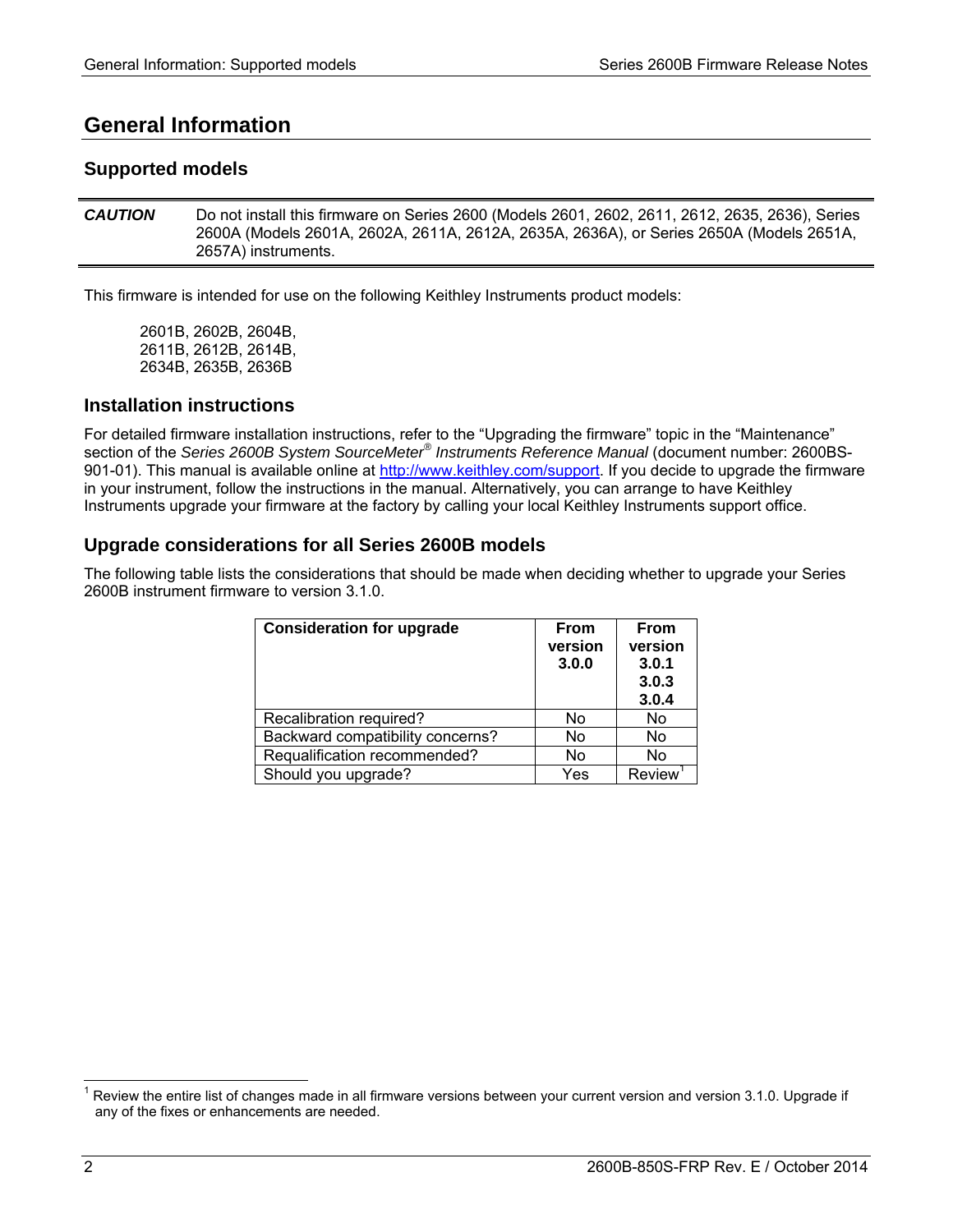# **Version 3.1.0 Release**

# **Overview**

Version 3.1.0 is an enhancement release of the Series 2600B firmware. This release provides two enhancements and one noncritical fix.

# **Critical fixes**

There were no critical fixes included in this release. See the "Enhancements" and "Noncritical fixes" sections for more information about release content.

## **Enhancements**

#### PR47031 **Models affected:**

2601B, 2602B, 2604B, 2611B, 2612B, 2614B, 2634B, 2635B, 2636B

#### **Enhancement:**

The QYE, DDE, EXE, and CME bits in the Standard Event Status register of the status model are now set on the master node in addition to the remote node when a remote node generates an error that is logged to the error queue of the master node.

#### PR54004 **Models affected:**

2601B, 2602B, 2604B, 2611B, 2612B, 2614B, 2634B, 2635B, 2636B

#### **Enhancement:**

The front-panel USB port now supports interfacing to mobile devices running the Android platform.

## **Noncritical fixes**

#### PR47032 **Models affected:**

2601B, 2602B, 2604B, 2611B, 2612B, 2614B, 2634B, 2635B, 2636B

#### **Symptom:**

When certain errors are generated, the bit set in the Standard Event Status register of the status model does not match the bit dictated by the SCPI standard. For example, some errors cause the EXE bit to be set but the SCPI standard dictates that the DDE bit be set for that error.

#### **Resolution:**

This issue has been corrected.

#### **Known issues**

#### PR46967 Models affected:

2601B, 2602B, 2604B, 2611B, 2612B, 2614B, 2634B, 2635B, 2636B

#### **Symptom:**

When the source is off and  $\text{smuX}$ . source.of fmode is set to  $\text{smuX}$ . OUTPUT\_ZERO, contact check operations will result in error code 5066, "source.offlimiti too low for contact check" if the effective current limit is less than 1 mA. In this off mode, smu*X*.source.offlimiti is ignored; instead, the effective current limit is initially determined by either: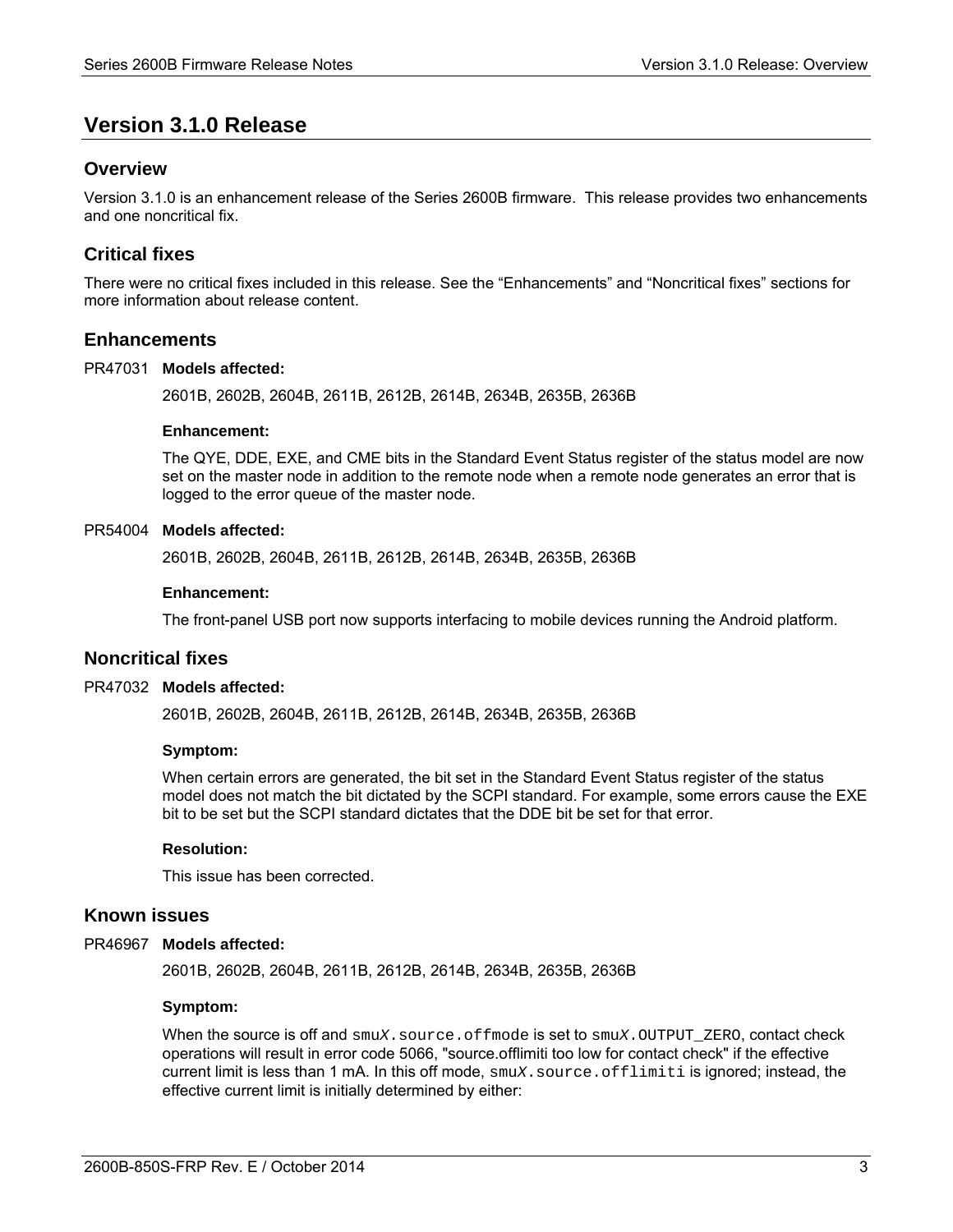- smu*X*.source.limiti, if the channel is sourcing voltage when it is turned off
- the greater of smu*X*.source.leveli or 10% of smu*X*.source.rangei, if the channel is sourcing current when it is turned off

In either case, smu*X*.source.limiti, not smu*X*.source.offlimiti, is used to change the effective current limit when the output is off in  $\text{smu}X$ . OUTPUT\_ZERO mode. As such, a more appropriate error code would be 5050, "I limit too low for contact check."

#### PR47029 **Models affected:**

2601B, 2602B, 2604B, 2611B, 2612B, 2614B, 2634B, 2635B, 2636B

#### **Symptom:**

The source lowrange attributes should have no effect when sourcing the opposite function. However, when sourcing current, if the combination of smu*X*.source.lowrangev and smu*X*.source.rangei describe a point outside the SMU channel's safe operating area, attempts to change the source configuration erroneously result in error code 5007, "Operation would exceed safe operating area of the instrument." Similarly, when sourcing voltage, if the combination of smu*X*.source.lowrangei and smu*X*. source.rangev describe a point outside the SMU channel's safe operating area, attempts to change the source configuration also erroneously result in error code 5007.

#### **Workaround:**

The issue can be avoided by lowering the lowrange attribute.

#### PR47455 **Models affected:**

2601B, 2602B, 2604B, 2611B, 2612B, 2614B, 2634B, 2635B, 2636B

#### **Symptom:**

The  $t$  spnet.tsp.rbtablecopy() function may return erratic results or make the instrument unresponsive.

#### **Models affected:**  PR47459

2601B, 2602B, 2604B, 2611B, 2612B, 2614B, 2634B, 2635B, 2636B

#### **Symptom:**

The instrument may fail to operate correctly after an "Out of memory" error. The instrument may ignore commands sent over the command interfaces and may ignore front panel operations.

#### **Workaround:**

To avoid out-of-memory issues, you should leave 1 MB of dynamic memory available for instrument use. The meminfo() function can be used to monitor the actual free memory remaining. When the free memory drops below 1000 KB, the instrument may encounter an "Out of memory" error. The Series 2600B System SourceMeter Instruments Reference Manual explains how to determine the amount of memory needed for reading buffers and sweeps.

#### PR47460 Models affected:

2601B, 2602B, 2604B, 2611B, 2612B, 2614B, 2634B, 2635B, 2636B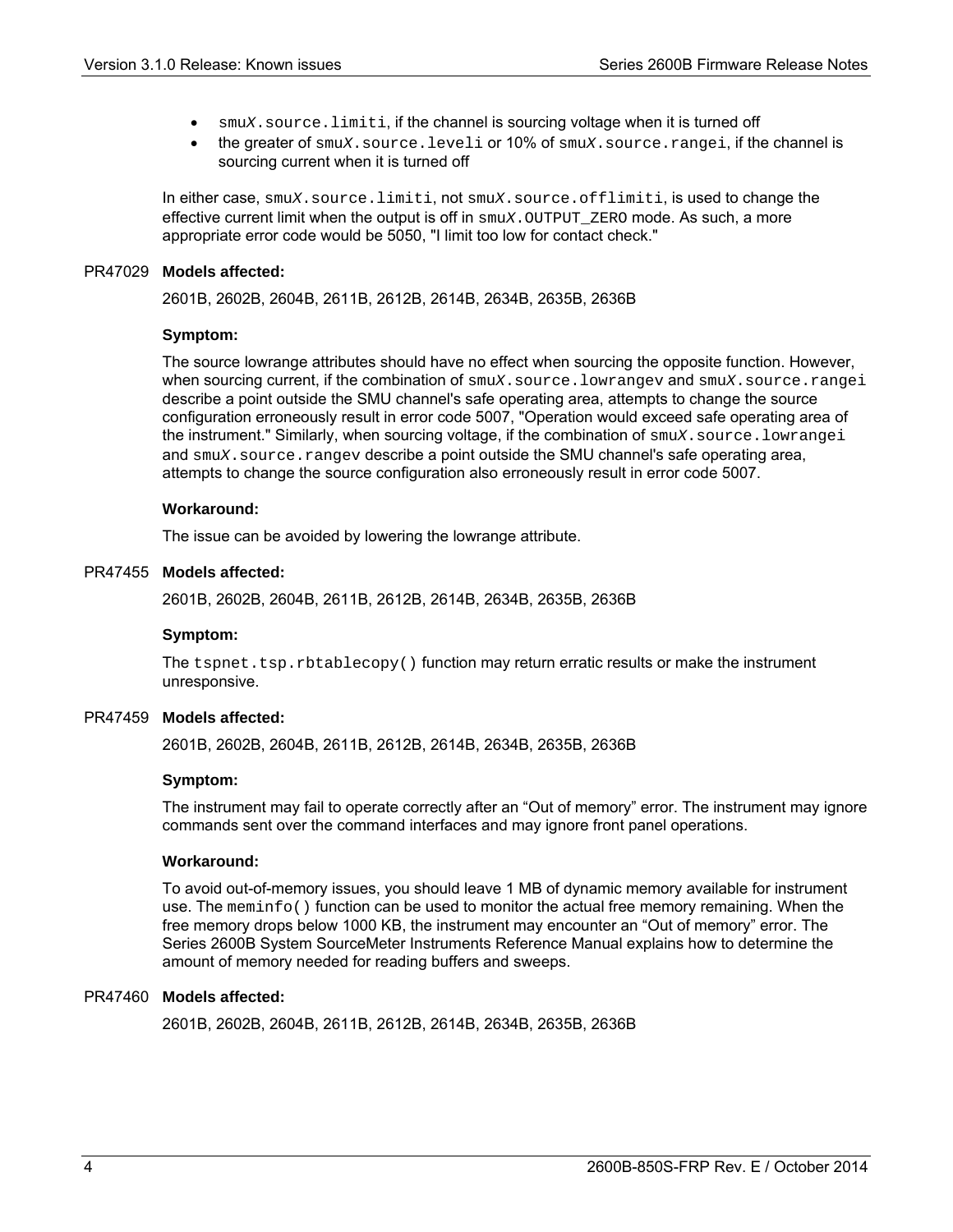#### **Symptom:**

In prompting mode, if a  $t$ splink.reset() command initiated from another command interface is executing when the instrument receives an abort message, a prompt for the abort message may not be generated. The instrument will abort properly even though the prompt is not generated.

#### PR47461 **Models affected:**

2601B, 2602B, 2604B, 2611B, 2612B, 2614B, 2634B, 2635B, 2636B

#### **Symptom:**

Aborting a tsplink.reset() command or aborting a script executing a tsplink.reset() command may take a long time because the  $t$ splink.reset() command is allowed to complete before execution is aborted. The tsplink.reset() command may take several seconds when a large number of nodes are connected together.

#### PR47463 Models affected:

2601B, 2602B, 2604B, 2611B, 2612B, 2614B, 2634B, 2635B, 2636B

#### **Symptom:**

The instrument may incorrectly generate an "Out of memory" error when allocating a reading buffer. When there is insufficient memory to allocate the reading buffer, the garbage collector should automatically run to reclaim any unused memory before generating the "Out of memory" error. The garbage collector often fails to run, and the instrument issues an "Out of memory" error.

#### **Workaround:**

To work around this issue, call the collectgarbage() function prior to creating a new reading buffer.

#### PR47478 **Models affected:**

2601B, 2602B, 2604B, 2611B, 2612B, 2614B, 2634B, 2635B, 2636B

#### **Symptom:**

Pressing the Recall Buffer button in the virtual front panel when TSP<sup>®</sup> Express is active will cause the virtual front panel to generate a "Cannot open window:java.lan.Exception: Cannot read from instrument" error.

#### PR47479 **Models affected:**

2601B, 2602B, 2604B, 2611B, 2612B, 2614B, 2634B, 2635B, 2636B

#### **Symptom:**

TSB Embedded does not generate any errors or warnings when  $\text{TSP}^{\circledast}$  Express is active. The tool appears to work but will not show any saved scripts, nor will it run new scripts.

#### PR47482 **Models affected:**

2601B, 2602B, 2604B, 2611B, 2612B, 2614B, 2634B, 2635B, 2636B

#### **Symptom:**

Executing a tsplink.reset() while overlapped measurements are in progress causes the instrument to become unresponsive.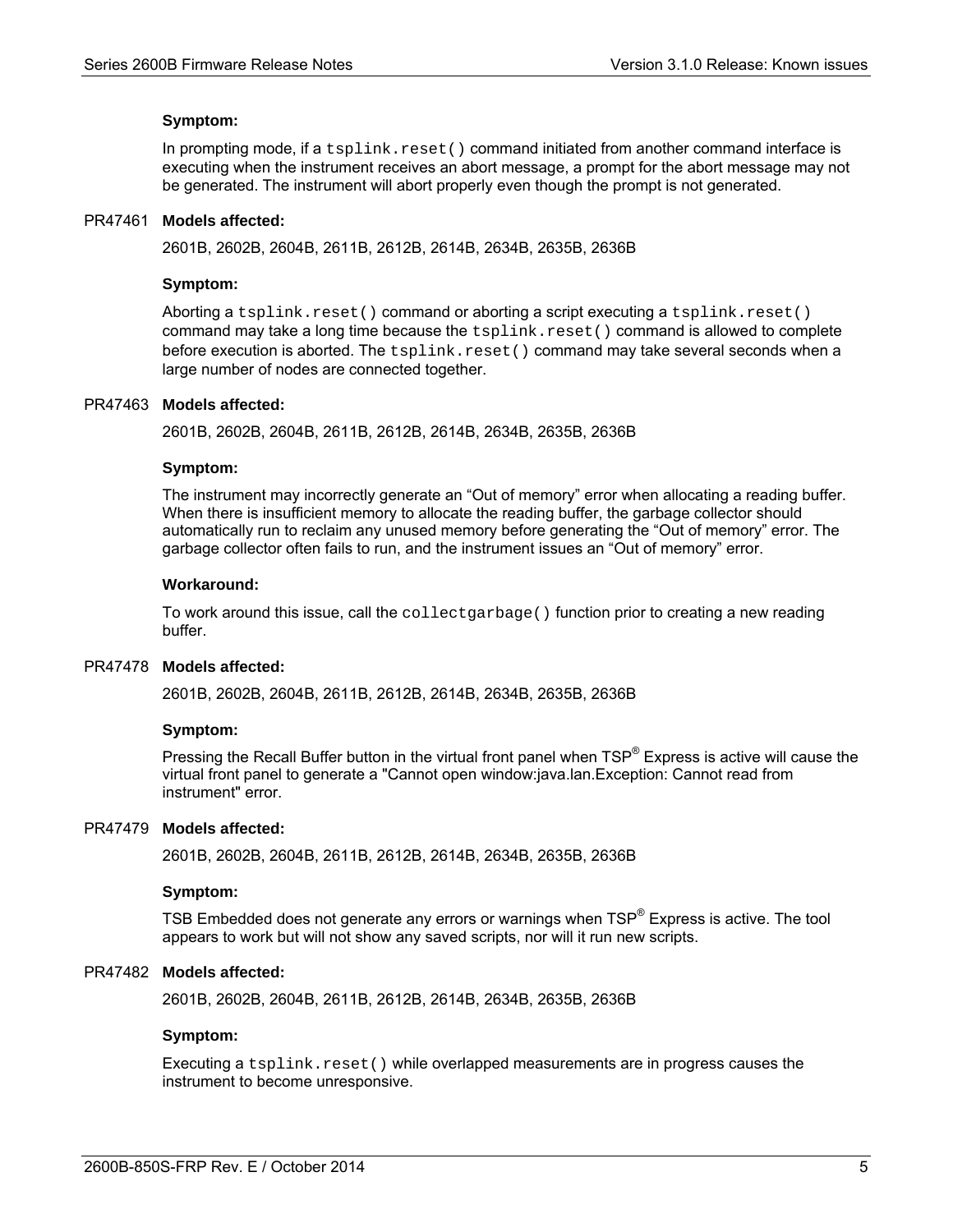#### PR47487 Models affected:

2601B, 2602B, 2604B, 2611B, 2612B, 2614B, 2634B, 2635B, 2636B

#### **Symptom:**

When using TSP-Net, timeouts may occur earlier than programmed. For example, with tspnet.timeout set to 5 seconds, the tspnet.read() function may actually time out after only 4.7 seconds.

#### PR47490 **Models affected:**

2601B, 2602B, 2604B, 2611B, 2612B, 2614B, 2634B, 2635B, 2636B

#### **Symptom:**

When loading a script using an invalid script name, the instrument loads the script as the anonymous script and does not generate an error.

#### PR47494 **Models affected:**

2601B, 2602B, 2604B, 2611B, 2612B, 2614B, 2634B, 2635B, 2636B

#### **Symptom:**

When nonprintable control codes are embedded in the text passed as parameters to display functions such as  $display.settext()$ , the control codes cause the display to malfunction. Some of the possible effects are:

- The displayed text is corrupted.
- The instrument beeps or buzzes.
- The display shuts down and displays a "NO COMM LINK" message.

#### PR48900 **Models affected:**

2601B, 2602B, 2604B, 2611B, 2612B, 2614B, 2634B, 2635B, 2636B PR49204

#### **Symptom:**

With open leads, rapidly executed contact check measurements erroneously return a reading of 0 ohms, instead of the expected reading of 9.91E+37.

#### **Models affected:**  PR48900

2601B, 2602B, 2604B, 2611B, 2612B, 2614B, 2634B, 2635B, 2636B PR49204

#### **Symptom:**

With open leads, rapidly executed contact check measurements erroneously return a reading of 0 ohms, instead of the expected reading of 9.91E+37.

#### **Models affected:**  PR53798

2601B, 2602B, 2604B, 2611B, 2612B, 2614B, 2634B, 2635B, 2636B

#### **Symptom:**

The front-panel USB host port becomes non-operational after inserting a flash drive and removing it within a span of approximately 2 seconds. The host port functionality is restored upon rebooting the instrument.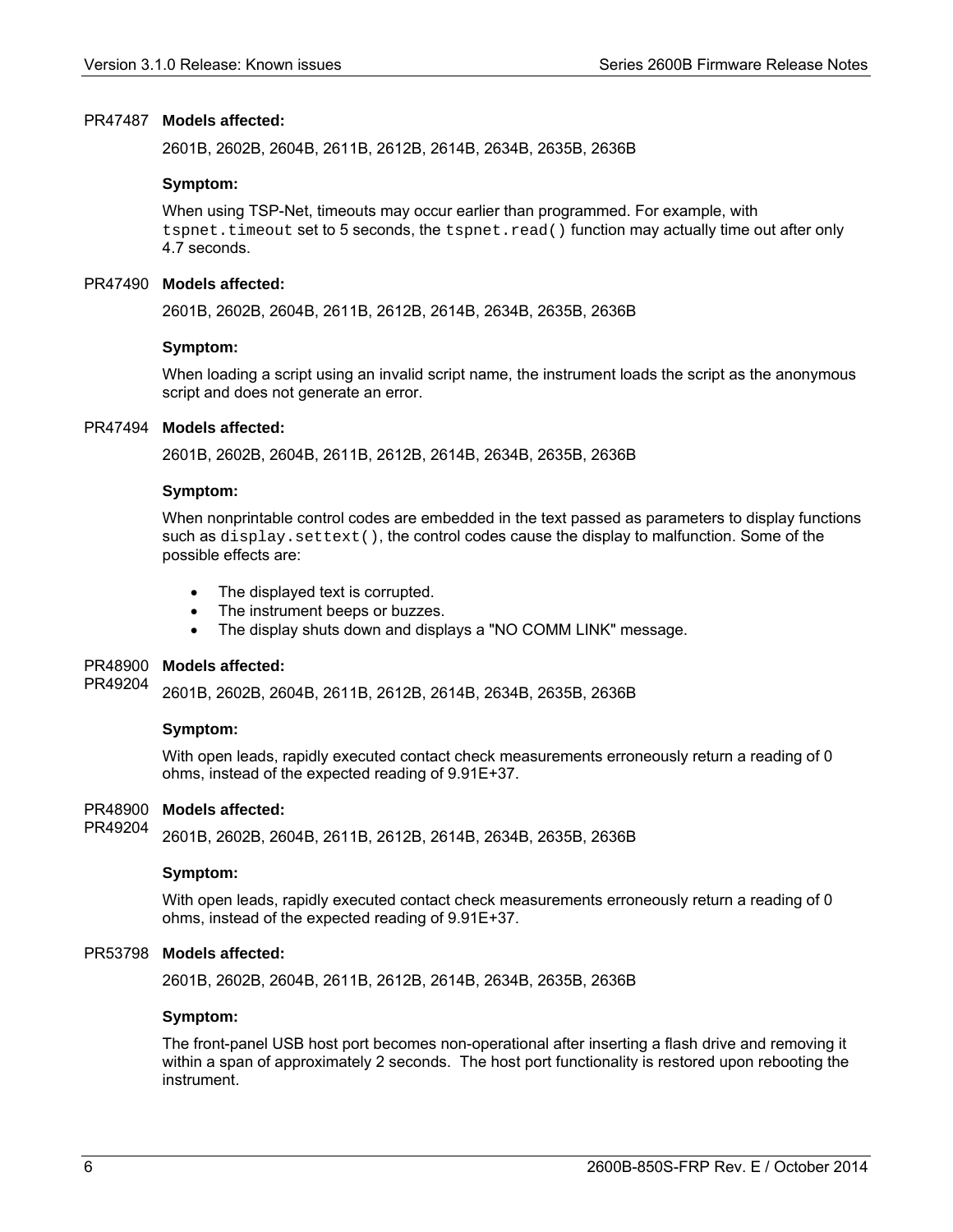# **Version 3.0.4 Release**

## **Overview**

Version 3.0.4 is a maintenance release of the Series 2600B firmware.

# **Critical fixes**

#### PR51387 Models affected:

2601B, 2602B, 2604B, 2611B, 2612B, 2614B, 2634B, 2635B, 2636B

#### **Symptom:**

A voltage measurement triggered within 85 μs of a voltage measurement range change operation may not meet the accuracy specifications of the instrument.

#### **Resolution:**

This issue has been corrected.

### **Enhancements**

There were no enhancements included in this release. See the "Critical fixes" and "Noncritical fixes" sections for more information about release content.

## **Noncritical fixes**

#### PR50614 Models affected:

2601B, 2602B, 2604B, 2611B, 2612B, 2614B, 2634B, 2635B, 2636B

#### **Symptom:**

In the KIPulse factory script, the step size ratio b is calculated incorrectly in functions ConfigPulseIMeasureVSweepLog and ConfigPulseVMeasureISweepLog.

#### **Resolution:**

This issue has been corrected.

#### PR50743 **Models affected:**

2601B, 2602B, 2604B, 2611B, 2612B, 2614B, 2634B, 2635B, 2636B

#### **Symptom:**

When sourcing voltage and measuring current with measure autoranging enabled, if the current flowing through the SMU terminals momentarily exceeds a setpoint of approximately 100 mA, the next reading will occur on the 1 A range or greater, even if a smaller range would be more appropriate for the signal. The autoranging routine resumes its expected behavior on the following reading.

#### **Resolution:**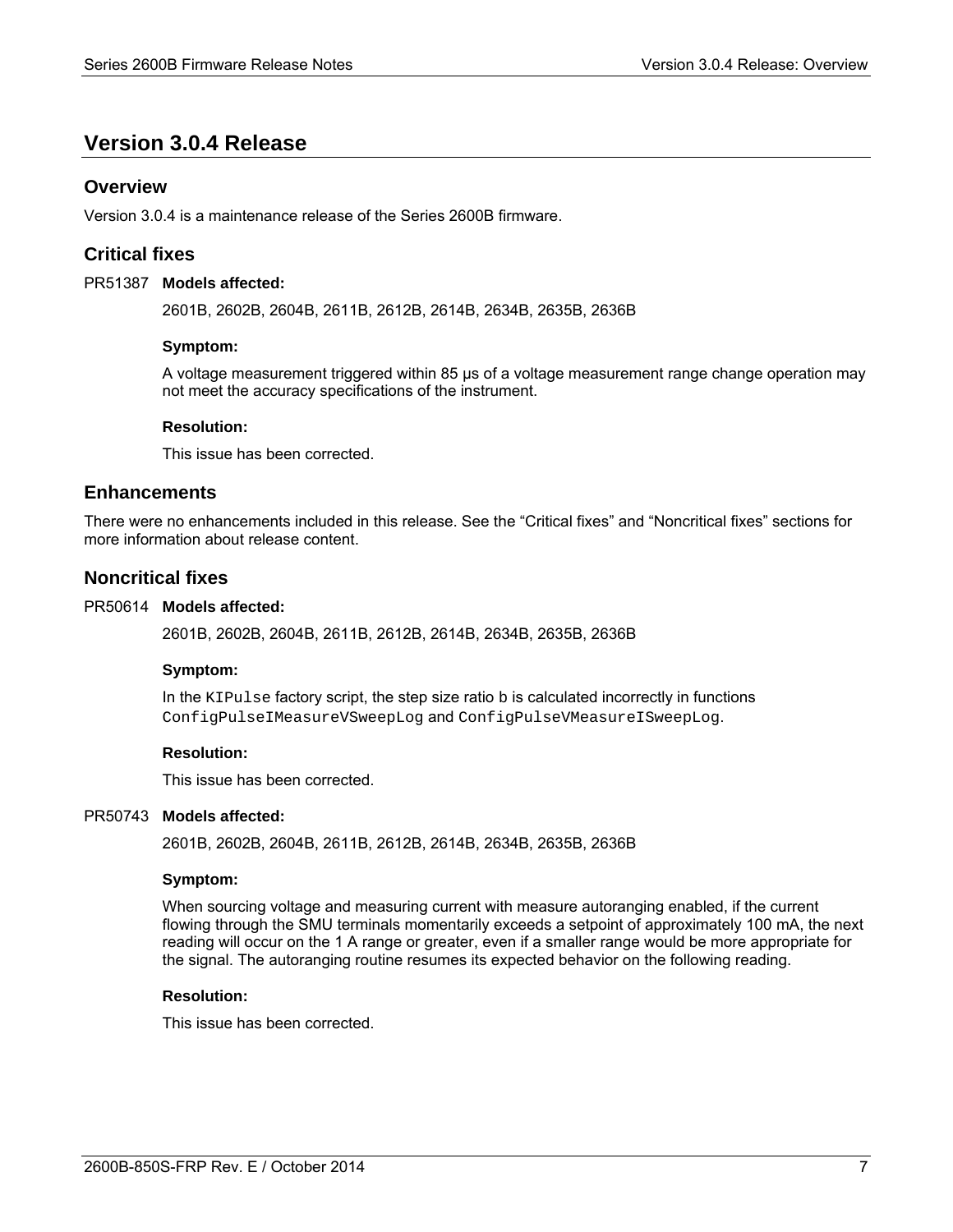#### PR51312 **Models affected:**

2601B, 2602B, 2604B, 2611B, 2612B, 2614B, 2634B, 2635B, 2636B

#### **Symptom:**

Series 2600B web applications do not work in Internet Explorer 11. Running any of these web applications brings users to a Keithley support login website.

#### **Resolution:**

This issue has been corrected.

#### PR51313 **Models affected:**

2601B, 2602B, 2604B, 2611B, 2612B, 2614B, 2634B, 2635B, 2636B

#### **Symptom:**

When running a Series 2600B web application, a Java security prompt may ask for your confirmation for running the application. An incorrect application name is shown on the security dialog box.

#### **Resolution:**

This issue has been corrected.

#### PR51314 **Models affected:**

2601B, 2602B, 2604B, 2611B, 2612B, 2614B, 2634B, 2635B, 2636B

#### **Symptom:**

Series 2600B web applications (Flash Upgrade, TSB Embedded, Virtual Front Panel, and TSP Express) are blocked from running in Java version 7 update 51 because the JAR file manifest does not contain the Permissions attribute.

#### **Resolution:**

This issue has been corrected.

#### PR51328 Models affected:

2601B, 2602B, 2604B, 2611B, 2612B, 2614B, 2634B, 2635B, 2636B

#### **Symptom:**

The links to download Java plugin on Series 2600B web applications is broken.

#### **Resolution:**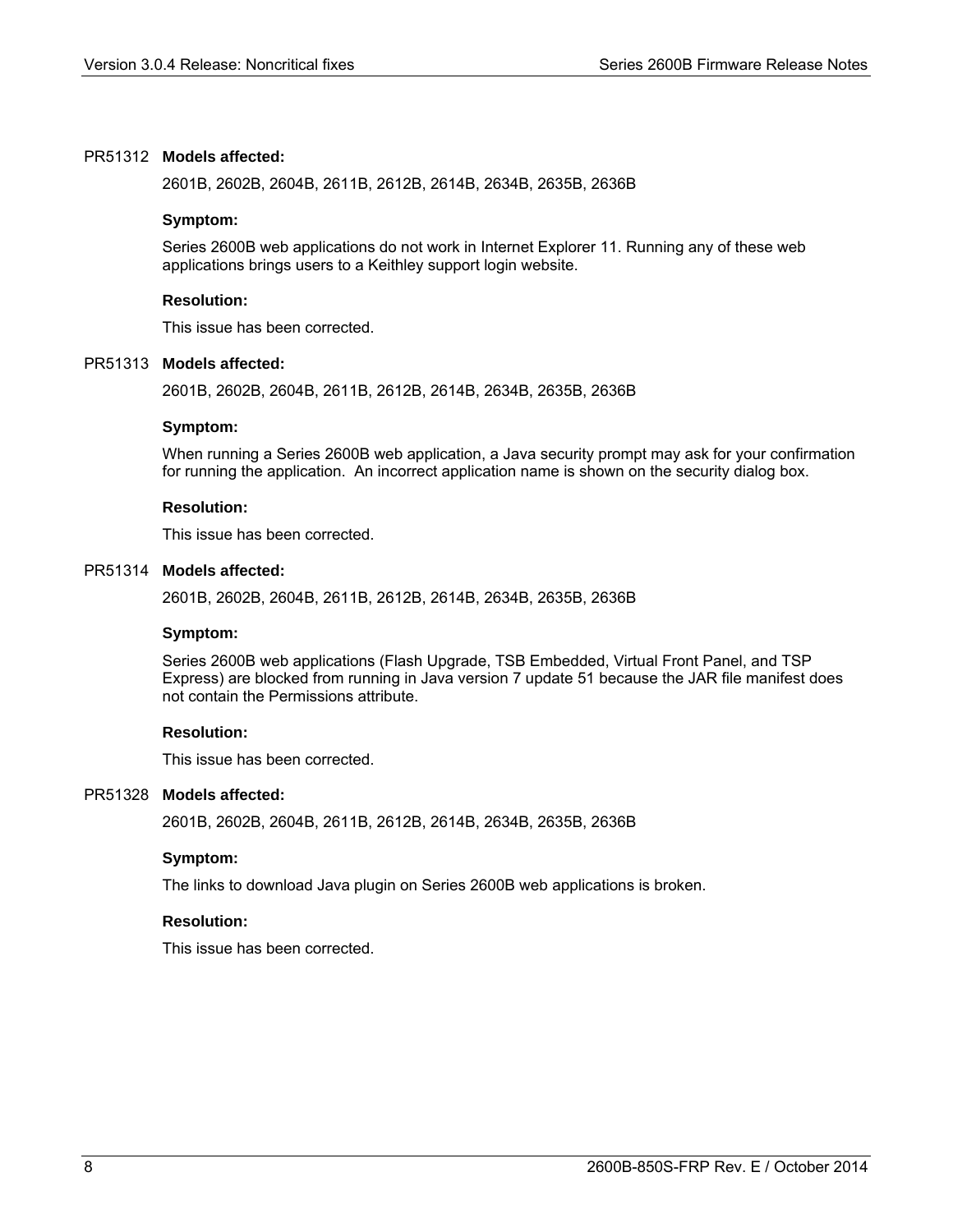#### PR51349 **Models affected:**

2601B, 2602B, 2604B

#### **Symptom:**

Attempting to sweep current using the smux.trigger.initiate() command erroneously fails with error 802, "OUTPUT blocked by interlock", if and only if the voltage limit exceeds 20 V.

#### **Resolution:**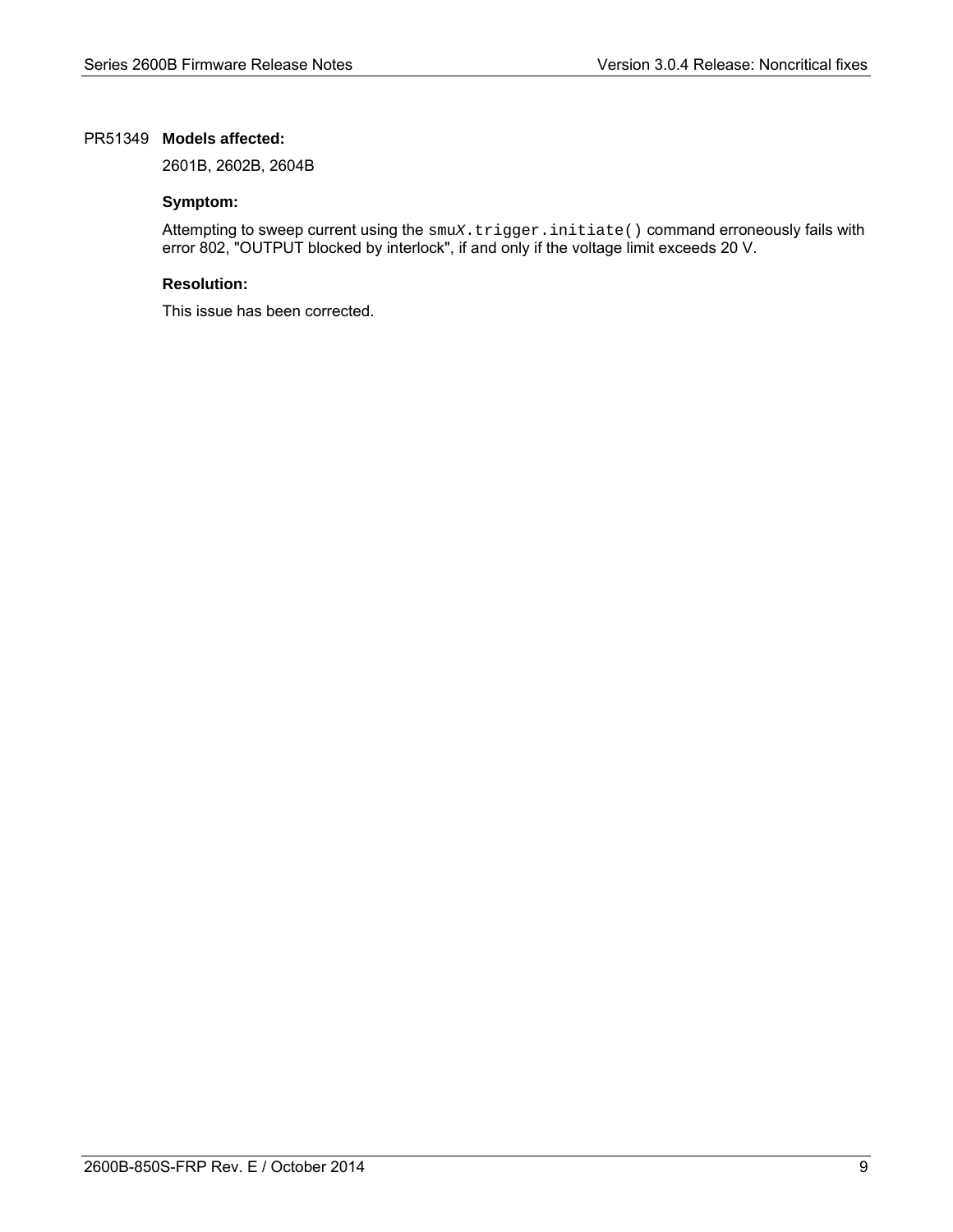# **Version 3.0.3 Release**

# **Overview**

Version 3.0.3 is a maintenance release of the Series 2600B firmware. This release provides two minor enhancements and resolves a few noncritical issues.

# **Critical fixes**

There were no critical fixes included in this release. See the "Enhancements" and "Noncritical fixes" sections for more information about release content.

# **Enhancements**

PR46007 **Models affected:** 2611B, 2612B, 2614B, 2634B, 2635B, 2636B PR49024

#### **Enhancement:**

Bit 10 of the status.questionable register now functions as the HIGHV NOT READY bit. When this bit is set, it indicates that either the interlock is not engaged, or that the interlock was engaged recently and the high voltage supply is still stabilizing. If the interlock is engaged and this bit is set, attempting to turn on the output on the 200 V range will result in error code 5052, "Interlock engaged; system stabilizing."

#### PR48808 **Models affected:**

2601B, 2602B, 2604B, 2611B, 2612B, 2614B, 2634B, 2635B, 2636B PR48812

#### **Enhancement:**

Keithley has updated its digital signature on all of its Series 2600B Java web applications (TSP Express, TSB Embedded, Flash Upgrade, and Virtual Front Panel) to a stronger 2048-bit certificate.

## **Noncritical fixes**

#### **Models affected:**  PR48755

2601B, 2602B, 2604B, 2611B, 2612B, 2614B, 2634B, 2635B, 2636B PR48911

#### **Symptom:**

Rarely, when running a sweep with the  $\text{smu}X$ .trigger.source.stimulus attribute set to a value other than zero, the sweep may halt unexpectedly before executing the source action.

#### **Resolution:**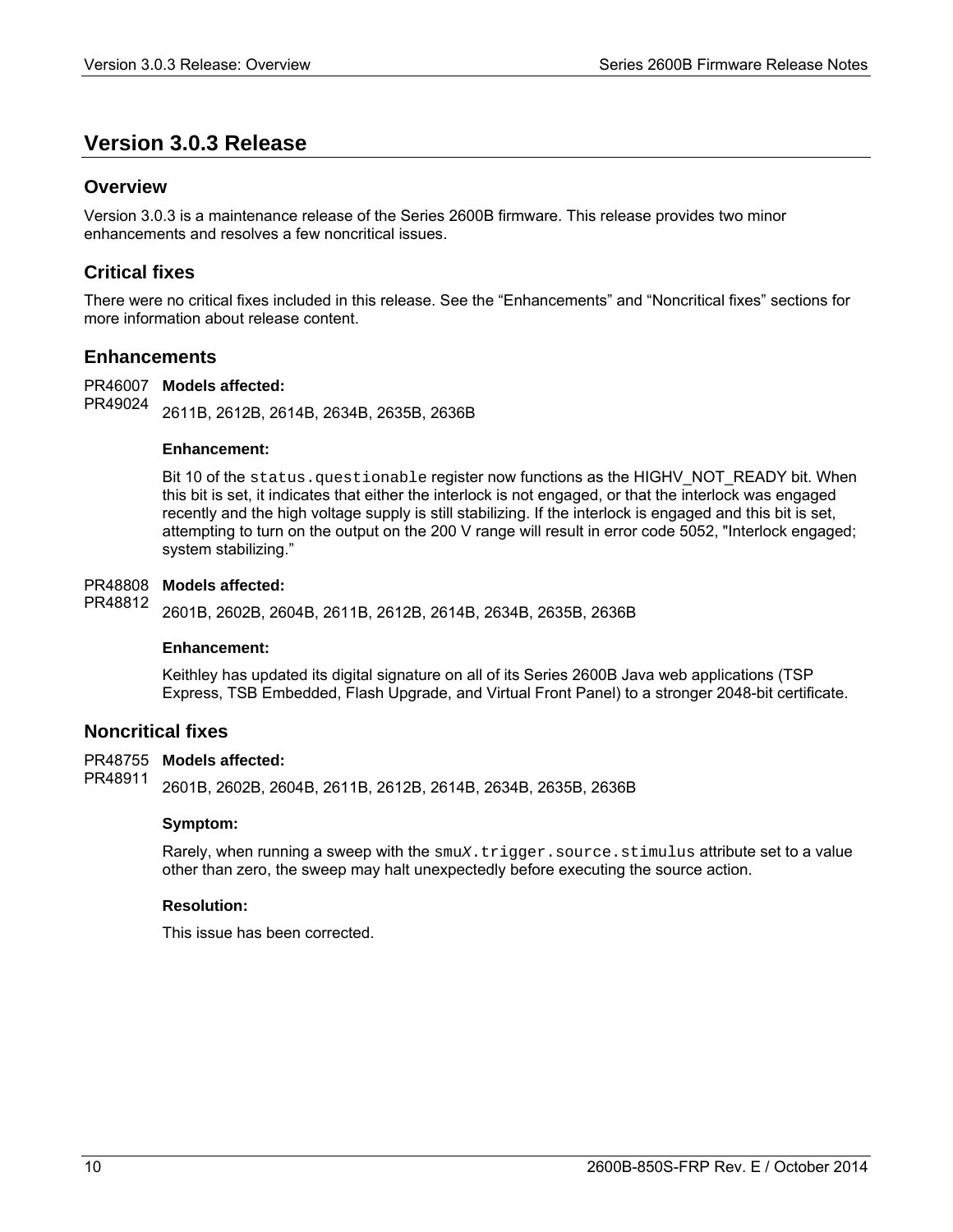#### PR49406 Models affected:

2601B, 2602B, 2604B, 2611B, 2612B, 2614B, 2634B, 2635B, 2636B PR50283

#### **Symptom:**

If smu*X*.trigger.measure.stimulus is nonzero, and smu*X*.trigger.measure.action is set to smu*X*.ENABLED, then measurement overruns are not reported.

#### **Resolution:**

This issue has been corrected.

#### PR49413 **Models affected:**

2611B, 2612B, 2614B, 2634B, 2635B, 2636B PR50284

#### **Symptom:**

If smu*X*.source.autorangev is set to 1 and the interlock is not engaged, voltage sweeps that cause the SMU to change to the 200 V source range improperly execute without error. Instead, the execution attempt should fail with error code 802, "OUTPUT blocked by interlock." Note that the SMU output does not actually exceed safe voltage levels when this issue occurs.

#### **Resolution:**

This issue has been corrected.

#### **Models affected:**  PR50402

2601B, 2602B, 2604B, 2611B, 2612B, 2614B, 2634B, 2635B, 2636B PR50432

#### **Symptom:**

When communicating with the instrument over the USB interface, occasionally you will not be able to read all the generated output and will see unexpected "Query UNTERMINATED" error messages.

#### **Resolution:**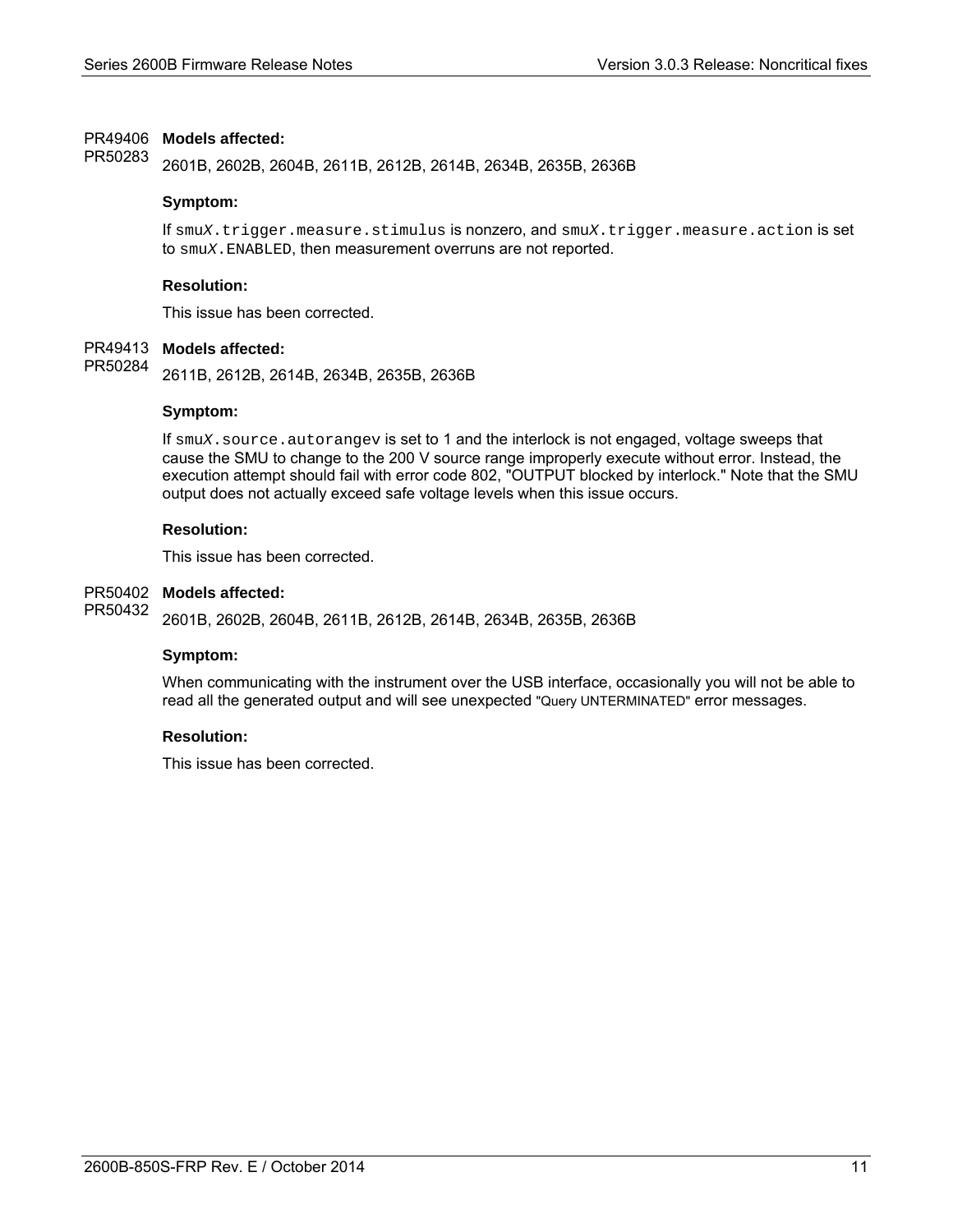# **Version 3.0.2 Release**

# **Overview**

Version 3.0.2 was never released.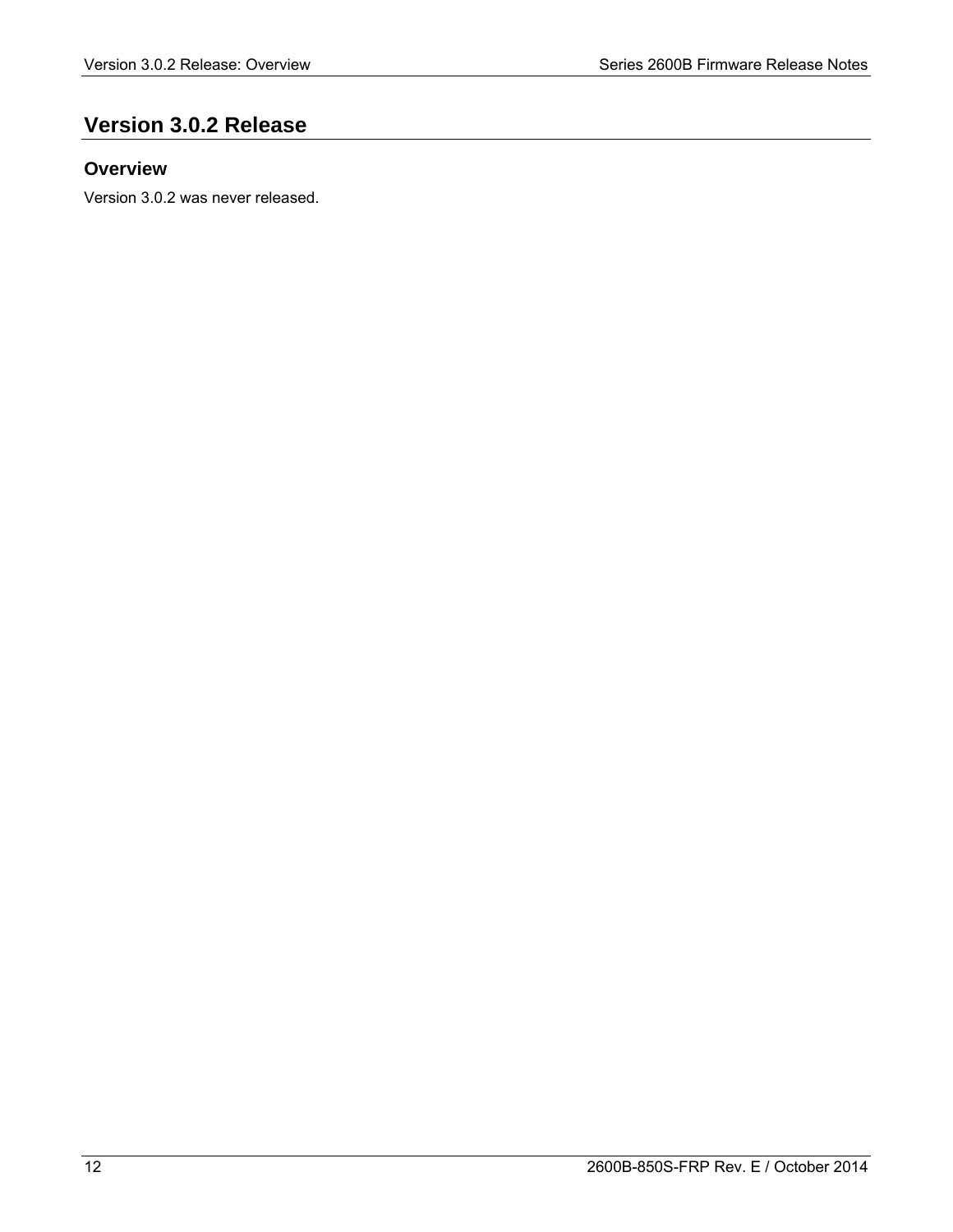# **Version 3.0.1 Release**

# **Overview**

Version 3.0.1 is a maintenance release of the Series 2600B firmware. This release resolves one critical issue and two noncritical issues.

# **Critical fixes**

PR47324 Models affected: PR47349

2601B, 2602B, 2604B, 2611B, 2612B, 2614B, 2634B, 2635B, 2636B

#### **Symptom:**

When smuX.source.offmode = smuX.OUTPUT ZERO and smuX.source.offfunc = smu*X*.OUTPUT\_DCAMPS, turning the SMU off leaves the hardware in an invalid state. The effective voltage in this state is:

- The value of smu*X*.source.levelv if smu*X*.source.func is set to smu*X*.OUTPUT\_DCVOLTS
- The value of smu*X*.source.limitv if smu*X*.source.func is set to smu*X*.OUTPUT\_DCAMPS

The effective current limit in this state is unpredictable, but can exceed the standard operating area of the SMU.

#### **Resolution:**

This issue has been corrected.

## **Enhancements**

There were no enhancements included in this release. See the "Critical fixes" and "Noncritical fixes" sections for more information about release content.

#### **Noncritical fixes**

PR47316 Models affected: PR47375

2601B, 2602B, 2604B, 2611B, 2612B, 2614B, 2634B, 2635B, 2636B

#### **Symptom:**

When setting smu*X*.sense to smu*X*.SENSE\_CALA, the effective source range is determined by the smu*X*.measure.range*Y* setting instead of the smu*X*.source.range*Y* setting. To properly calibrate range R, smu*X*.measure.range*Y* must be set to R before setting smu*X*.sense to smu*X*.SENSE\_CALA.

#### **Resolution:**